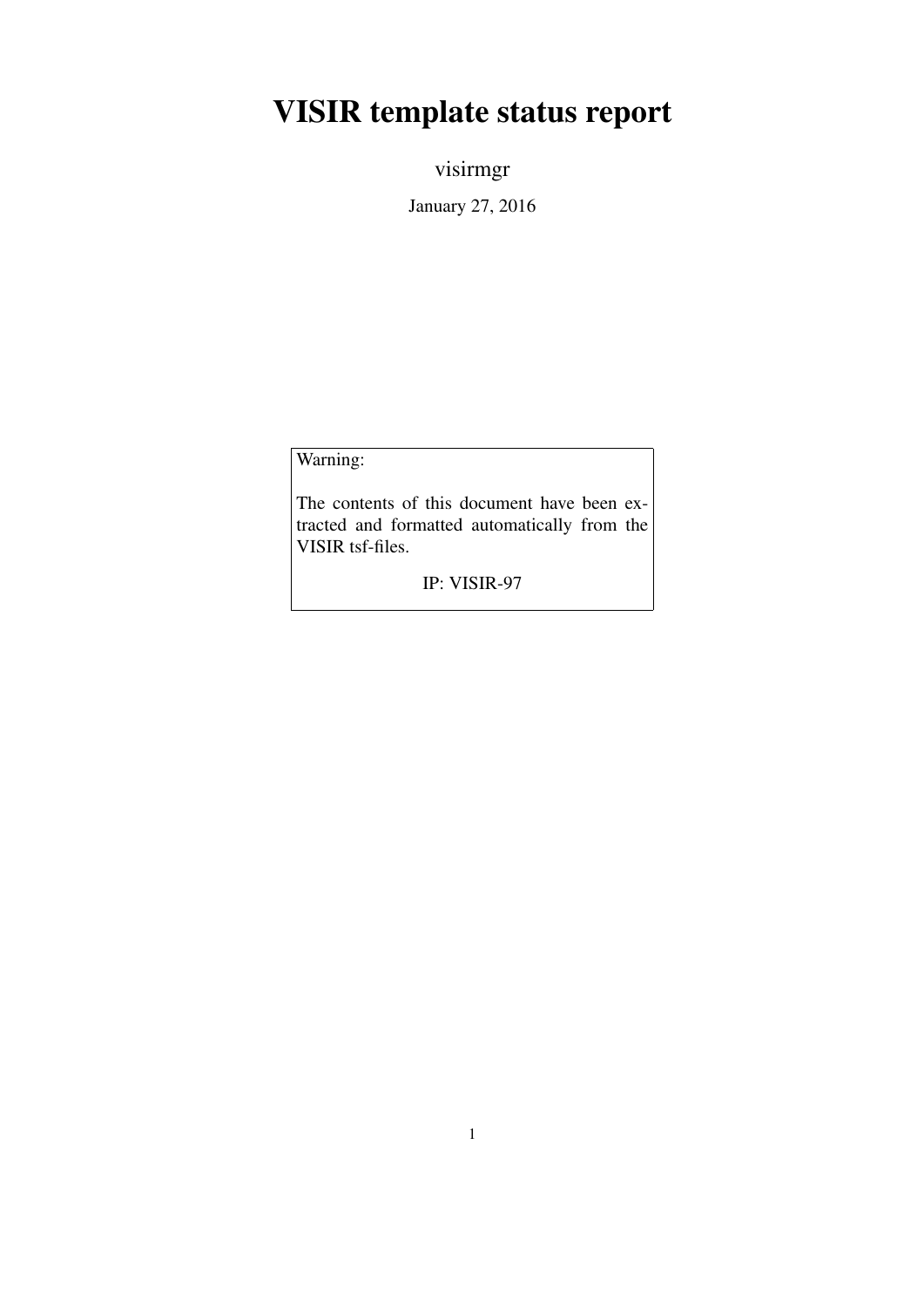| <b>VISIR_img_acq_Preset.tsf</b> |                |                                      |                                  |  |
|---------------------------------|----------------|--------------------------------------|----------------------------------|--|
| To be specified:                |                |                                      |                                  |  |
| Parameter                       | Hidden         | Range (Default)                      | Label                            |  |
| <b>SEQ.PRESET</b>               | yes            | $\overline{FT}(T)$                   | Preset flag                      |  |
| <b>SEQ.PUPILTRK</b>             | yes            | F T(F)                               | Pupil tracking enable            |  |
| <b>TEL.AG.GUIDESTAR</b>         | no             | <b>CATALOGUE</b><br><b>SETUPFILE</b> | Get Guide Star from              |  |
|                                 |                | NONE (CATALOGUE)                     |                                  |  |
| <b>TEL.GS1.ALPHA</b>            | no             | ra $()$                              | Guide star RA                    |  |
| <b>TEL.GS1.DELTA</b>            | no             | dec()                                | Guide star DEC                   |  |
| TEL.ROT.OFFANGLE                | no             | 0.360(0.0)                           | Rotator on Sky (=-PA on Sky)     |  |
| TEL.TARG.ADDVELALPHA            | yes            | (0.0)                                | RA additional tracking velocity  |  |
| TEL.TARG.ADDVELDELTA            | yes            | (0.0)                                | DEC additional tracking velocity |  |
| <b>TEL.TARG.ALPHA</b>           | n <sub>0</sub> | ra $()$                              | Alpha coordinate for the target  |  |
| <b>TEL.TARG.DELTA</b>           | no             | dec()                                | Delta coordinate for the target  |  |
| <b>TEL.TARG.EPOCH</b>           | no             | $-20003000(2000.0)$                  | Epoch                            |  |
| TEL.TARG.EQUINOX                | no             | $-2000.03000.0(2000.0)$              | Equinox                          |  |
| TEL.TARG.OFFSETALPHA            | no             | (0.0)                                | RA blind offset                  |  |
| TEL.TARG.OFFSETDELTA            | no             | (0.0)                                | DEC blind offset                 |  |
| <b>TEL.TARG.PMA</b>             | no             | $-1010(0.0)$                         | Proper Motion Alpha              |  |
| <b>TEL.TARG.PMD</b>             | no             | $-1010(0.0)$                         | Proper Motion Delta              |  |
| Fixed values:                   |                |                                      |                                  |  |
| Parameter                       | Hidden         | Value                                | Label                            |  |
| <b>INS.MODE</b>                 | no             | <b>IMG</b>                           | <b>Instrument Mode</b>           |  |
| <b>INS.SOURCE</b>               | no             | <b>SKY</b>                           | Detector source                  |  |
| TEL.TARG.TYPE                   | no             | <b>COORDINATE</b>                    | Type of given target             |  |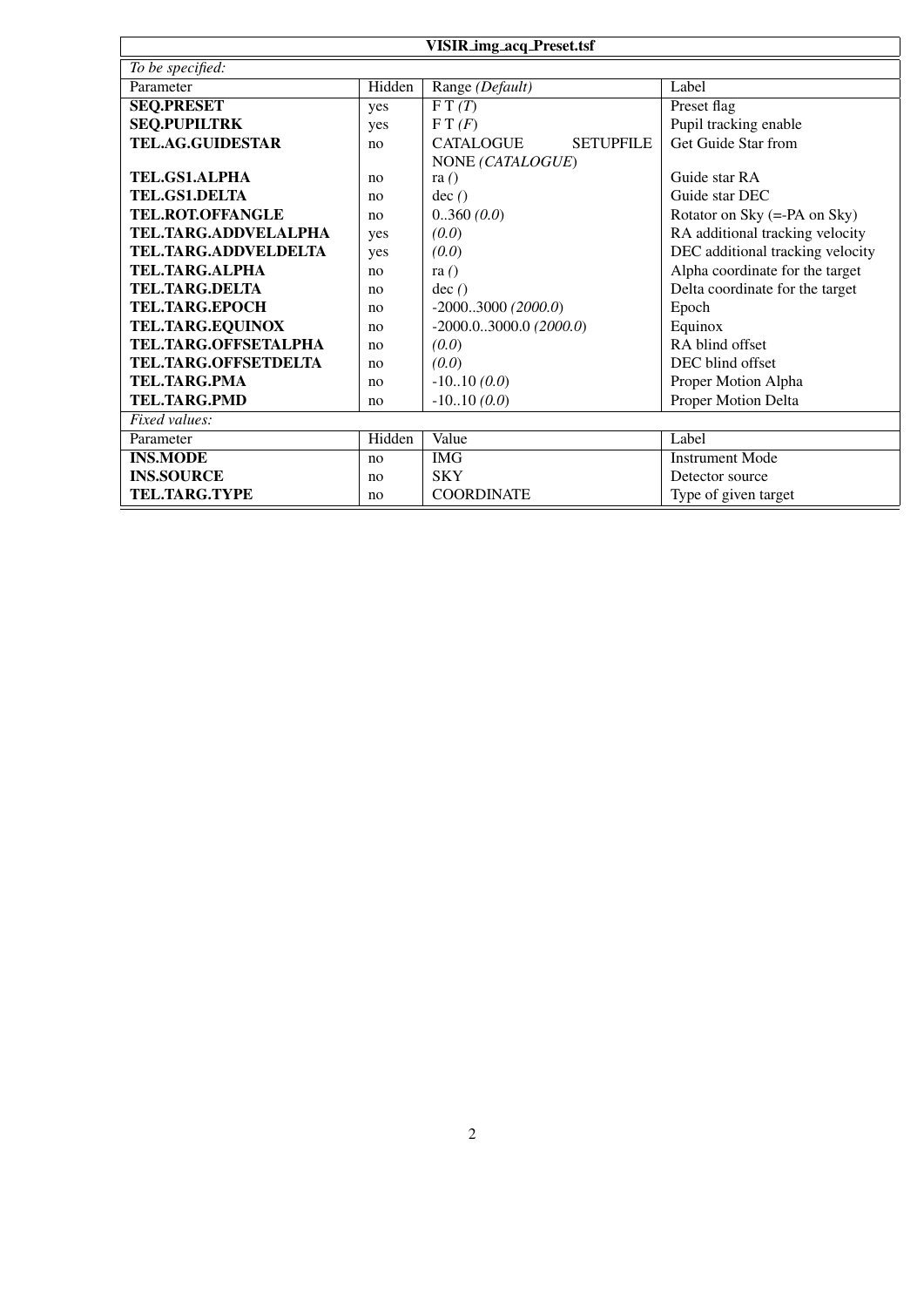| <b>VISIR_img_acq_MoveToCoro.tsf</b>        |          |                                                            |                                                       |
|--------------------------------------------|----------|------------------------------------------------------------|-------------------------------------------------------|
| To be specified:                           |          |                                                            |                                                       |
| Parameter                                  | Hidden   | Range (Default)                                            | Label                                                 |
| <b>DET.CHOP.CYCSUM</b>                     | no       | $\overline{F}T(T)$                                         | Half-Cycle Averaging flag                             |
| <b>INS.FILT1.NAME</b>                      | no       | 10_5_4QP 11_3_4QP<br>$12.3 \text{ AGP}$                    | <b>Imager Filter</b>                                  |
|                                            |          | 12 <sub>-4</sub> -AGP (12 <sub>-3</sub> -AGP)              |                                                       |
| <b>INS.OPTI1.NAME</b>                      | no       | AGPM 4QPM_1 4QPM_2 (AGPM)                                  | Imager diaph                                          |
| <b>SEQ.CHOP</b>                            | yes      | F T(T)                                                     | Chop flag                                             |
| <b>SEQ.FILTI.NAME</b>                      | no       | PAH1 ARIII SIV <sub>-1</sub> SIV SIV <sub>-2</sub>         | <b>Imager Acquisition Filter</b>                      |
|                                            |          | PAH2 PAH2_2 M-BAND NEII_1                                  |                                                       |
|                                            |          | NEII NEII <sub>-2</sub> Q1 Q2 Q3 B10.7                     |                                                       |
|                                            |          | B11.7 B12.4 J7.9 J8.9 J9.8 J12.2                           |                                                       |
|                                            |          | $(NEII_2)$                                                 |                                                       |
| <b>SEQ.NOD</b>                             | yes      | FT(T)                                                      | Nodding flag                                          |
| <b>SEQ.NODNCYCLES</b>                      | no       | 1100 (NODEFAULT)                                           | Number of nodding cycles.                             |
| <b>SEQ.PFOV</b>                            | yes      | LF IF SF SP $(SF)$                                         | Pixel Field of View                                   |
| <b>SEQ.PRESET</b>                          | yes      | FT(T)                                                      | Preset flag                                           |
| <b>SEQ.PUPILTRK</b>                        | no       | F T(F)                                                     | Pupil tracking enable<br>Total integration time (sec) |
| <b>SEQ.TIME</b><br><b>TEL.AG.GUIDESTAR</b> | no       | 303600 (NODEFAULT)<br><b>CATALOGUE</b><br><b>SETUPFILE</b> | Get Guide Star from                                   |
|                                            | no       | NONE (CATALOGUE)                                           |                                                       |
| TEL.CHOP.POSANG                            | no       | 0.360(0)                                                   | Chopping Position Angle (deg)                         |
| <b>TEL.CHOP.THROW</b>                      | no       | 8.30(8)                                                    | Chopping Amplitude (arcsec)                           |
| TEL.GS1.ALPHA                              | no       | ra $()$                                                    | Guide star RA                                         |
| <b>TEL.GS1.DELTA</b>                       | no       | dec()                                                      | Guide star DEC                                        |
| TEL.ROT.OFFANGLE                           | no       | 0.360(0.0)                                                 | Rotator on Sky (=-PA on Sky)                          |
| TEL.TARG.ADDVELALPHA                       | yes      | (0.0)                                                      | RA additional tracking velocity                       |
| TEL.TARG.ADDVELDELTA                       | yes      | (0.0)                                                      | DEC additional tracking velocity                      |
| <b>TEL.TARG.ALPHA</b>                      | no       | ra $()$                                                    | Alpha coordinate for the target                       |
| <b>TEL.TARG.DELTA</b>                      | no       | dec()                                                      | Delta coordinate for the target                       |
| <b>TEL.TARG.EPOCH</b>                      | no       | $-20003000(2000.0)$                                        | Epoch                                                 |
| TEL.TARG.EQUINOX                           | no       | $-2000.03000.0$ (2000.0)                                   | Equinox                                               |
| TEL.TARG.OFFSETALPHA                       | no       | (0.0)                                                      | RA blind offset                                       |
| TEL.TARG.OFFSETDELTA                       | no       | (0.0)                                                      | DEC blind offset                                      |
| TEL.TARG.PMA                               | no       | $-1010(0.0)$                                               | Proper Motion Alpha                                   |
| <b>TEL.TARG.PMD</b>                        | no       | $-1010(0.0)$                                               | Proper Motion Delta                                   |
| Fixed values:                              |          |                                                            |                                                       |
| Parameter                                  | Hidden   | Value                                                      | Label                                                 |
| DPR.CATG                                   | no       | <b>ACQUISITION</b>                                         | Data Prod. Categ.                                     |
| <b>DPR.TECH</b>                            | no       | <b>IMAGE,CHOPNOD</b>                                       | Data Prod. Tech.                                      |
| <b>DPR.TYPE</b>                            | no       | <b>OBJECT</b>                                              | Data Prod. Type                                       |
| <b>INS.MODE</b>                            | no       | <b>IMG</b>                                                 | <b>Instrument Mode</b>                                |
| <b>INS.SOURCE</b>                          | no       | <b>SKY</b>                                                 | Detector source                                       |
| <b>SEQ.CHOPNOD.DIR</b>                     | no       | PARALLEL                                                   | Relative Chop/Nod Direction                           |
| TEL.TARG.TYPE                              | $\rm no$ | <b>COORDINATE</b>                                          | Type of given target                                  |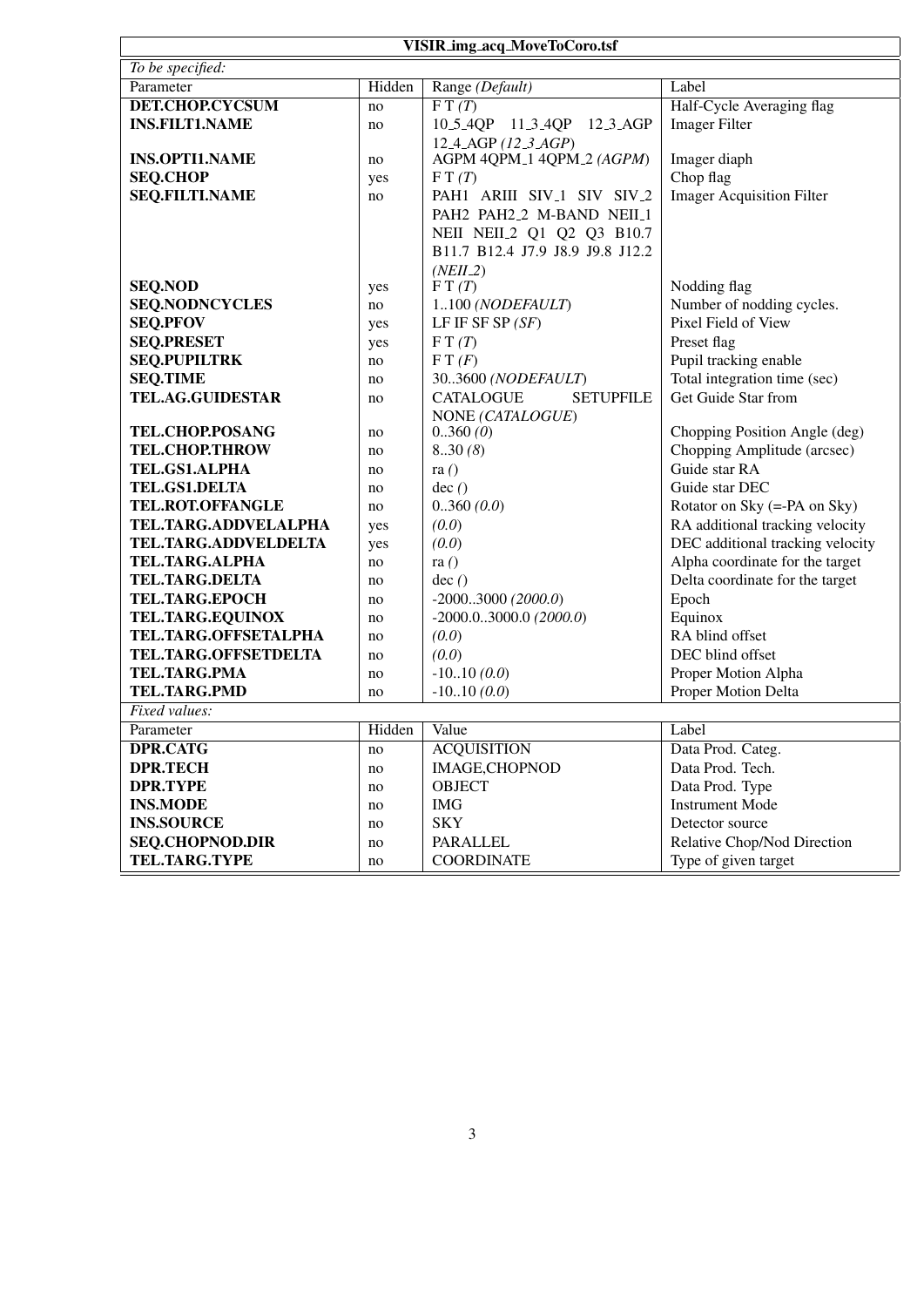| VISIR_img_acq_MoveToPixel.tsf           |           |                                                    |                                           |  |  |
|-----------------------------------------|-----------|----------------------------------------------------|-------------------------------------------|--|--|
| To be specified:                        |           |                                                    |                                           |  |  |
| Parameter                               | Hidden    | Range (Default)                                    | Label                                     |  |  |
| <b>DET.CHOP.CYCSUM</b>                  | no        | $\overline{FT(T)}$                                 | Half-Cycle Averaging flag                 |  |  |
| <b>INS.FILT1.NAME</b>                   | no        | PAH1 ARIII SIV <sub>-1</sub> SIV SIV <sub>-2</sub> | <b>Imager Filter</b>                      |  |  |
|                                         |           | PAH2 PAH2_2 M-BAND NEII_1                          |                                           |  |  |
|                                         |           | NEII NEII <sub>2</sub> Q1 Q2 Q3 B10.7              |                                           |  |  |
|                                         |           | B11.7 B12.4 J7.9 J8.9 J9.8 J12.2                   |                                           |  |  |
|                                         |           | (NODEFAULT)                                        |                                           |  |  |
| <b>SEQ.CHOP</b>                         | yes       | FT(T)                                              | Chop flag                                 |  |  |
| <b>SEQ.CHOPNOD.DIR</b>                  | no        | PARALLEL PERPENDICULAR                             | Relative Chop/Nod Direction               |  |  |
|                                         |           | (PERPENDICULAR)                                    |                                           |  |  |
| <b>SEQ.NOD</b><br><b>SEQ.NODNCYCLES</b> | yes       | FT(T)                                              | Nodding flag<br>Number of nodding cycles. |  |  |
| <b>SEQ.PFOV</b>                         | no        | 1100 (NODEFAULT)<br>LF IF SF $(SF)$                | Pixel Field of View                       |  |  |
| <b>SEQ.PRESET</b>                       | yes       | F T(T)                                             | Preset flag                               |  |  |
| <b>SEQ.PUPILTRK</b>                     | yes       | FT(F)                                              | Pupil tracking enable                     |  |  |
| <b>SEQ.TIME</b>                         | yes<br>no | 303600 (NODEFAULT)                                 | Total integration time (sec)              |  |  |
| <b>TEL.AG.GUIDESTAR</b>                 | no        | <b>CATALOGUE</b><br><b>SETUPFILE</b>               | Get Guide Star from                       |  |  |
|                                         |           | NONE (CATALOGUE)                                   |                                           |  |  |
| TEL.CHOP.POSANG                         | no        | 0.360(0)                                           | Chopping Position Angle (deg)             |  |  |
| <b>TEL.CHOP.THROW</b>                   | no        | 8.30(8)                                            | Chopping Amplitude (arcsec)               |  |  |
| TEL.GS1.ALPHA                           | no        | ra $()$                                            | Guide star RA                             |  |  |
| <b>TEL.GS1.DELTA</b>                    | no        | dec()                                              | Guide star DEC                            |  |  |
| <b>TEL.ROT.OFFANGLE</b>                 | no        | 0.360(0.0)                                         | Rotator on Sky (=-PA on Sky)              |  |  |
| TEL.TARG.ADDVELALPHA                    | yes       | (0.0)                                              | RA additional tracking velocity           |  |  |
| TEL.TARG.ADDVELDELTA                    | yes       | (0.0)                                              | DEC additional tracking velocity          |  |  |
| TEL.TARG.ALPHA                          | no        | ra $()$                                            | Alpha coordinate for the target           |  |  |
| <b>TEL.TARG.DELTA</b>                   | no        | dec()                                              | Delta coordinate for the target           |  |  |
| <b>TEL.TARG.EPOCH</b>                   | no        | $-20003000(2000.0)$                                | Epoch                                     |  |  |
| <b>TEL.TARG.EQUINOX</b>                 | no        | $-2000.03000.0$ (2000.0)                           | Equinox                                   |  |  |
| TEL.TARG.OFFSETALPHA                    | no        | (0.0)                                              | RA blind offset                           |  |  |
| TEL.TARG.OFFSETDELTA                    | no        | (0.0)                                              | DEC blind offset                          |  |  |
| <b>TEL.TARG.PMA</b>                     | no        | $-1010(0.0)$                                       | Proper Motion Alpha                       |  |  |
| <b>TEL.TARG.PMD</b>                     | no        | $-1010(0.0)$                                       | Proper Motion Delta                       |  |  |
| Fixed values:                           |           |                                                    |                                           |  |  |
| Parameter                               | Hidden    | Value                                              | Label                                     |  |  |
| <b>DPR.CATG</b>                         | no        | <b>ACQUISITION</b>                                 | Data Prod. Categ.                         |  |  |
| <b>DPR.TECH</b>                         | no        | IMAGE, CHOPNOD                                     | Data Prod. Tech.                          |  |  |
| <b>DPR.TYPE</b>                         | no        | <b>OBJECT</b>                                      | Data Prod. Type                           |  |  |
| <b>INS.MODE</b>                         | no        | <b>IMG</b>                                         | <b>Instrument Mode</b>                    |  |  |
| <b>INS.SOURCE</b>                       | no        | <b>SKY</b>                                         | Detector source                           |  |  |
| <b>TEL.TARG.TYPE</b>                    | no        | <b>COORDINATE</b>                                  | Type of given target                      |  |  |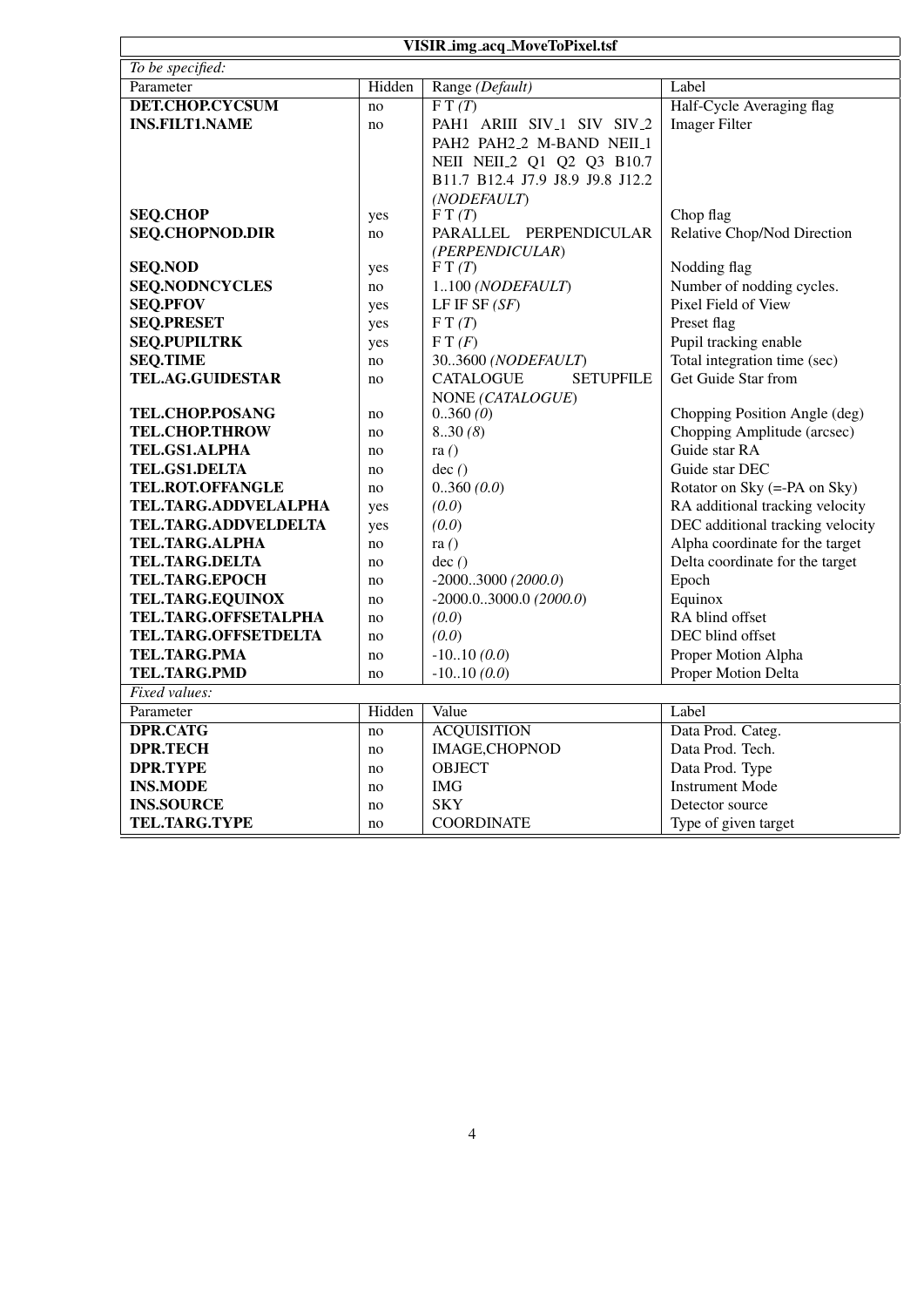| VISIR_img_acq_MoveToSam.tsf |          |                                                    |                                  |  |  |
|-----------------------------|----------|----------------------------------------------------|----------------------------------|--|--|
| To be specified:            |          |                                                    |                                  |  |  |
| Parameter                   | Hidden   | Range (Default)                                    | Label                            |  |  |
| <b>DET.CHOP.CYCSUM</b>      | no       | $\overline{F T(T)}$                                | Half-Cycle Averaging flag        |  |  |
| <b>INS.FILT1.NAME</b>       | no       | 10.5 SAM 11.3 SAM (10.5 SAM)                       | Filter + SAM                     |  |  |
| <b>SEQ.CHOP</b>             | yes      | FT(T)                                              | Chop flag                        |  |  |
| <b>SEQ.FILTI.NAME</b>       | no       | PAH1 ARIII SIV <sub>-1</sub> SIV SIV <sub>-2</sub> | <b>Imager Acquisition Filter</b> |  |  |
|                             |          | PAH2 PAH2.2 M-BAND NEIL1                           |                                  |  |  |
|                             |          | NEII NEII <sub>2</sub> Q1 Q2 Q3 B10.7              |                                  |  |  |
|                             |          | B11.7 B12.4 J7.9 J8.9 J9.8 J12.2                   |                                  |  |  |
|                             |          | $(NEII_2)$                                         |                                  |  |  |
| <b>SEQ.NOD</b>              | yes      | FT(T)                                              | Nodding flag                     |  |  |
| <b>SEQ.NODNCYCLES</b>       | no       | 1100 (NODEFAULT)                                   | Number of nodding cycles.        |  |  |
| <b>SEQ.PFOV</b>             | yes      | LF IF SF SP $(SF)$                                 | Pixel Field of View              |  |  |
| <b>SEQ.PRESET</b>           | yes      | FT(T)                                              | Preset flag                      |  |  |
| <b>SEQ.TIME</b>             | no       | 303600 (NODEFAULT)                                 | Total integration time (sec)     |  |  |
| <b>TEL.AG.GUIDESTAR</b>     | no       | <b>SETUPFILE</b><br><b>CATALOGUE</b>               | Get Guide Star from              |  |  |
| <b>TEL.CHOP.THROW</b>       |          | NONE (CATALOGUE)<br>830(8)                         | Chopping Amplitude (arcsec)      |  |  |
| TEL.GS1.ALPHA               | no<br>no | ra $()$                                            | Guide star RA                    |  |  |
| TEL.GS1.DELTA               | no       | dec()                                              | Guide star DEC                   |  |  |
| TEL.TARG.ADDVELALPHA        | yes      | (0.0)                                              | RA additional tracking velocity  |  |  |
| TEL.TARG.ADDVELDELTA        | yes      | (0.0)                                              | DEC additional tracking velocity |  |  |
| <b>TEL.TARG.ALPHA</b>       | no       | ra $()$                                            | Alpha coordinate for the target  |  |  |
| <b>TEL.TARG.DELTA</b>       | no       | dec()                                              | Delta coordinate for the target  |  |  |
| <b>TEL.TARG.EPOCH</b>       | no       | $-20003000(2000.0)$                                | Epoch                            |  |  |
| TEL.TARG.EQUINOX            | no       | $-2000.03000.0$ (2000.0)                           | Equinox                          |  |  |
| TEL.TARG.OFFSETALPHA        | no       | (0.0)                                              | RA blind offset                  |  |  |
| TEL.TARG.OFFSETDELTA        | no       | (0.0)                                              | DEC blind offset                 |  |  |
| TEL.TARG.PMA                | no       | $-1010(0.0)$                                       | Proper Motion Alpha              |  |  |
| <b>TEL.TARG.PMD</b>         | no       | $-1010(0.0)$                                       | Proper Motion Delta              |  |  |
| Fixed values:               |          |                                                    |                                  |  |  |
| Parameter                   | Hidden   | Value                                              | Label                            |  |  |
| <b>DPR.CATG</b>             | no       | <b>ACQUISITION</b>                                 | Data Prod. Categ.                |  |  |
| <b>DPR.TECH</b>             | no       | <b>IMAGE, NODDING</b>                              | Data Prod. Tech.                 |  |  |
| <b>DPR.TYPE</b>             | no       | <b>OBJECT</b>                                      | Data Prod. Type                  |  |  |
| <b>INS.MODE</b>             | no       | <b>IMG</b>                                         | <b>Instrument Mode</b>           |  |  |
| <b>INS.OPTI1.NAME</b>       | no       | <b>IMAGING</b>                                     | Imager diaph                     |  |  |
| <b>INS.SOURCE</b>           | no       | <b>SKY</b>                                         | Detector source                  |  |  |
| <b>SEQ.CHOPNOD.DIR</b>      | no       | <b>PARALLEL</b>                                    | Relative Chop/Nod Direction      |  |  |
| <b>SEQ.PUPILTRK</b>         | no       | T                                                  | Pupil tracking enable            |  |  |
| TEL.CHOP.POSANG             | no       | $\Omega$                                           | Chopping Position Angle (deg)    |  |  |
| <b>TEL.TARG.TYPE</b>        | no       | <b>COORDINATE</b>                                  | Type of given target             |  |  |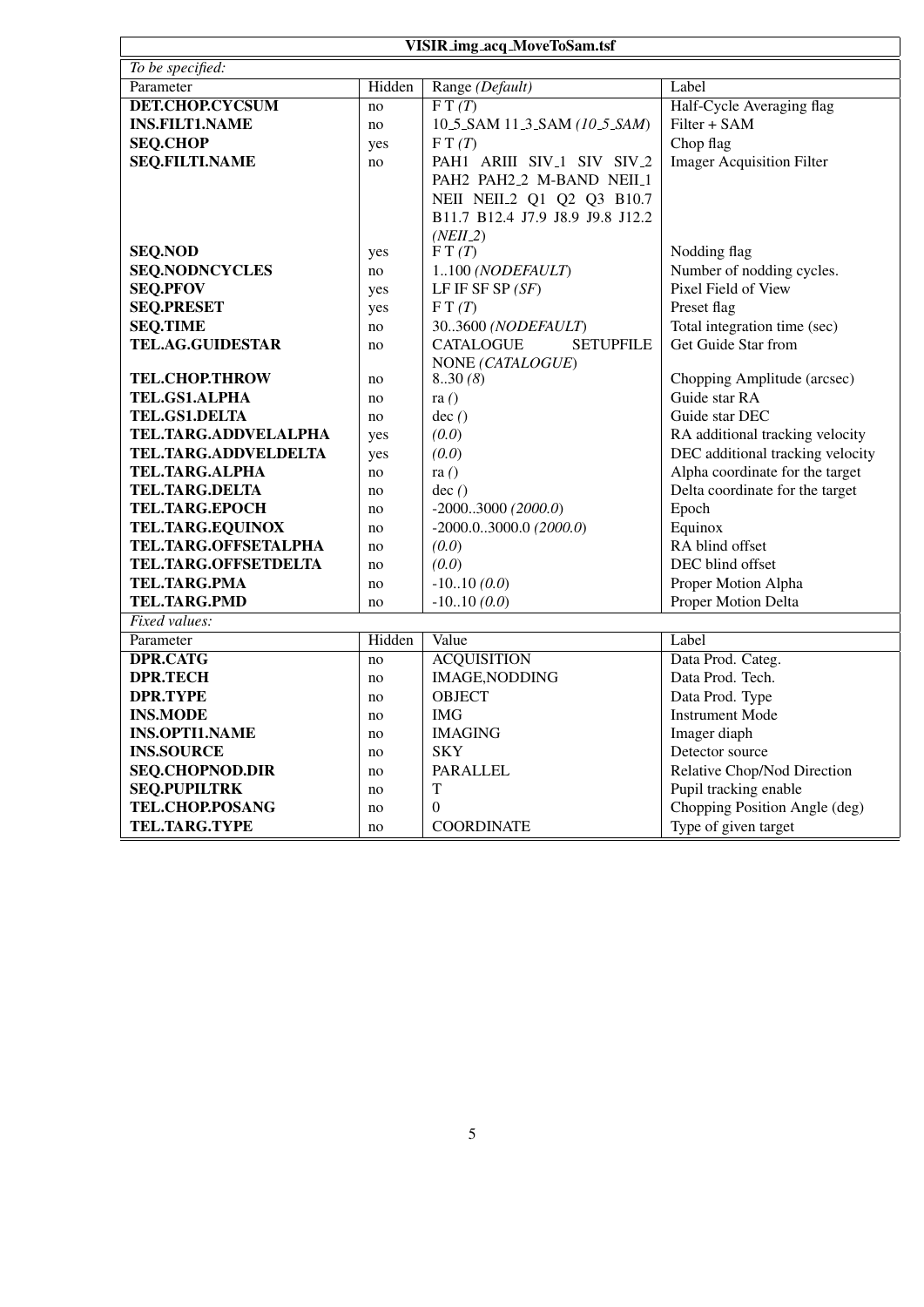| VISIR_img_obs_BurstAutoChopNod.tsf |           |                                                    |                                 |
|------------------------------------|-----------|----------------------------------------------------|---------------------------------|
| To be specified:                   |           |                                                    |                                 |
| Parameter                          | Hidden    | Range (Default)                                    | Label                           |
| <b>DET.CHOP.CYCSUM</b>             | no        | $\overline{FT(T)}$                                 | Half-Cycle Averaging flag       |
| <b>INS.FILT1.NAME</b>              | no        | PAH1 ARIII SIV <sub>-1</sub> SIV SIV <sub>-2</sub> | <b>Imager Filter</b>            |
|                                    |           | PAH2 PAH2_2 M-BAND NEII_1                          |                                 |
|                                    |           | NEII NEII 2 Q1 Q2 Q3 B10.7                         |                                 |
|                                    |           | B11.7 B12.4 J7.9 J8.9 J9.8 J12.2                   |                                 |
|                                    |           | (NODEFAULT)                                        |                                 |
| <b>SEQ.CATG</b>                    | no        | PRE-IMAGE SCIENCE CALIB                            | <b>Observation Category</b>     |
|                                    |           | TEST (SCIENCE)                                     |                                 |
| <b>SEQ.CHOP</b>                    | yes       | FT(T)                                              | Chop flag                       |
| <b>SEQ.CHOPNOD.DIR</b>             | no        | PARALLEL PERPENDICULAR                             | Relative Chop/Nod Direction     |
| <b>SEQ.JITTER.WIDTH</b>            |           | (PERPENDICULAR)<br>0.10(0)                         | Random Jitter Width (arcsec)    |
| <b>SEQ.NAVRG</b>                   | no        | 1.4(I)                                             | Number of frames to be averaged |
| <b>SEQ.NOD</b>                     | no        | FT(T)                                              | Nodding flag                    |
| <b>SEQ.NODNCYCLES</b>              | yes<br>no | 1100 (NODEFAULT)                                   | Number of nodding cycles.       |
| <b>SEQ.PFOV</b>                    |           | LF IF SF SP $(SF)$                                 | Pixel Field of View             |
| <b>SEQ.TIME</b>                    | yes<br>no | 301200 (360)                                       | Total integration time (sec)    |
| <b>SEQ.WIN.NX</b>                  | no        | $0.01024.0$ (1024.0)                               | Read-out window NX              |
| <b>SEQ.WIN.NY</b>                  | no        | 0.01024.0(900.0)                                   | Read-out window NY              |
| <b>SEQ.WIN.STARTX</b>              | no        | 1.01023.0(1.0)                                     | Read-out window start-x         |
| TEL.CHOP.POSANG                    | no        | 0.360(0)                                           | Chopping Position Angle (deg)   |
| <b>TEL.CHOP.THROW</b>              | no        | 830(8)                                             | Chopping Amplitude (arcsec)     |
| Fixed values:                      |           |                                                    |                                 |
| Parameter                          | Hidden    | Value                                              | Label                           |
| <b>DET.READ.CURNAME</b>            | yes       | ROW_HG_SRR_BURST                                   | <b>Detector Readout Mode</b>    |
| <b>DPR.CATG</b>                    | no        | <b>SCIENCE</b>                                     | Data Prod. Categ.               |
| <b>DPR.TECH</b>                    | no        | IMAGE, BURST, CHOPNOD                              | Data Prod. Tech.                |
| <b>DPR.TYPE</b>                    | no        | <b>OBJECT</b>                                      | Data Prod. Type                 |
| <b>INS.MODE</b>                    | no        | <b>IMG</b>                                         | <b>Instrument Mode</b>          |
| <b>INS.SOURCE</b>                  | no        | <b>SKY</b>                                         | Detector source                 |
| <b>SEQ.RETURN</b>                  | no        | T                                                  | Return to Origin                |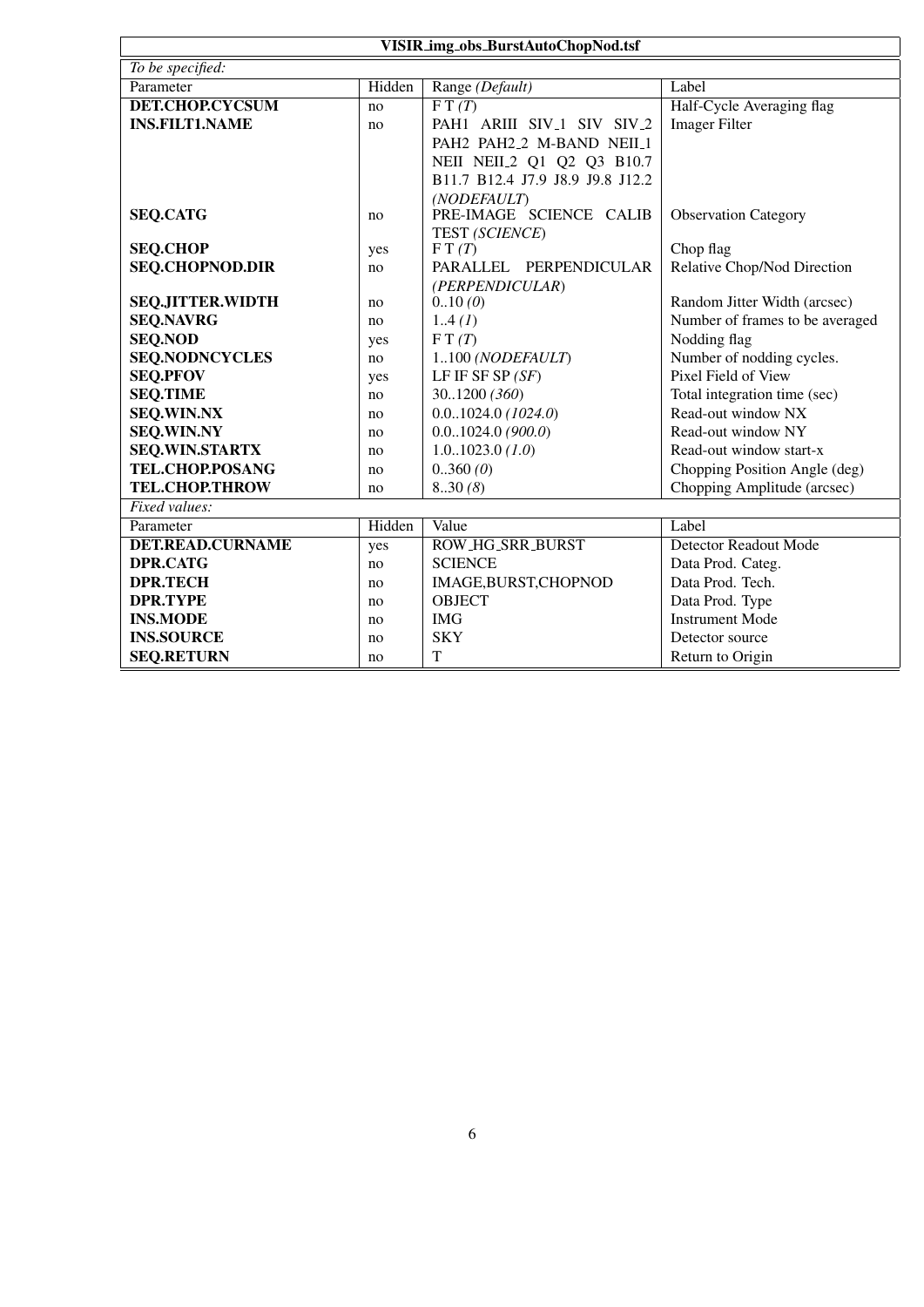| VISIR_img_obs_CoroChopNod.tsf |        |                                                     |                               |  |
|-------------------------------|--------|-----------------------------------------------------|-------------------------------|--|
| To be specified:              |        |                                                     |                               |  |
| Parameter                     | Hidden | Range (Default)                                     | Label                         |  |
| DET.CHOP.CYCSUM               | no     | FT(F)                                               | Half-Cycle Averaging flag     |  |
| <b>INS.FILT1.NAME</b>         | no     | 10.5.4QP 11.3.4QP 12.3.AGP                          | <b>Imager Filter</b>          |  |
|                               |        | 12 <sub>-4</sub> -AGP $(12 \text{ }3 \text{ } AGP)$ |                               |  |
| <b>INS.OPTI1.NAME</b>         | no     | AGPM 4QPM_1 4QPM_2 (AGPM)                           | Imager diaph                  |  |
| <b>SEQ.CATG</b>               | no     | PRE-IMAGE SCIENCE CALIB                             | <b>Observation Category</b>   |  |
|                               |        | TEST (SCIENCE)                                      |                               |  |
| <b>SEQ.CHOP</b>               | yes    | FT(T)                                               | Chop flag                     |  |
| <b>SEQ.NOD</b>                | yes    | FT(T)                                               | Nodding flag                  |  |
| <b>SEQ.NODNCYCLES</b>         | no     | 1100 (NODEFAULT)                                    | Number of nodding cycles.     |  |
| <b>SEQ.PFOV</b>               | yes    | LF IF SF SP $(SF)$                                  | Pixel Field of View           |  |
| <b>SEQ.RETURN</b>             | no     | FT(T)                                               | Return to Origin              |  |
| <b>SEQ.TIME</b>               | no     | 603600 (NODEFAULT)                                  | Total integration time (sec)  |  |
| TEL.CHOP.POSANG               | no     | 0.360(0)                                            | Chopping Position Angle (deg) |  |
| <b>TEL.CHOP.THROW</b>         | no     | 8.30(8)                                             | Chopping Amplitude (arcsec)   |  |
| Fixed values:                 |        |                                                     |                               |  |
| Parameter                     | Hidden | Value                                               | Label                         |  |
| <b>DET.READ.CURNAME</b>       | yes    | <b>ROW_HG_SRR</b>                                   | Detector Readout Mode         |  |
| <b>DPR.CATG</b>               | no     | <b>SCIENCE</b>                                      | Data Prod. Categ.             |  |
| <b>DPR.TECH</b>               | no     | CORONOGRAPHY,CHOPNOD                                | Data Prod. Tech.              |  |
| <b>DPR.TYPE</b>               | no     | <b>OBJECT</b>                                       | Data Prod. Type               |  |
| <b>INS.MODE</b>               | no     | <b>IMG</b>                                          | <b>Instrument Mode</b>        |  |
| <b>INS.SOURCE</b>             | no     | <b>SKY</b>                                          | Detector source               |  |
| <b>SEQ.CHOPNOD.DIR</b>        | no     | <b>PARALLEL</b>                                     | Relative Chop/Nod Direction   |  |
| <b>SEQ.JITTER.WIDTH</b>       | no     | $\theta$                                            | Random Jitter Width (arcsec)  |  |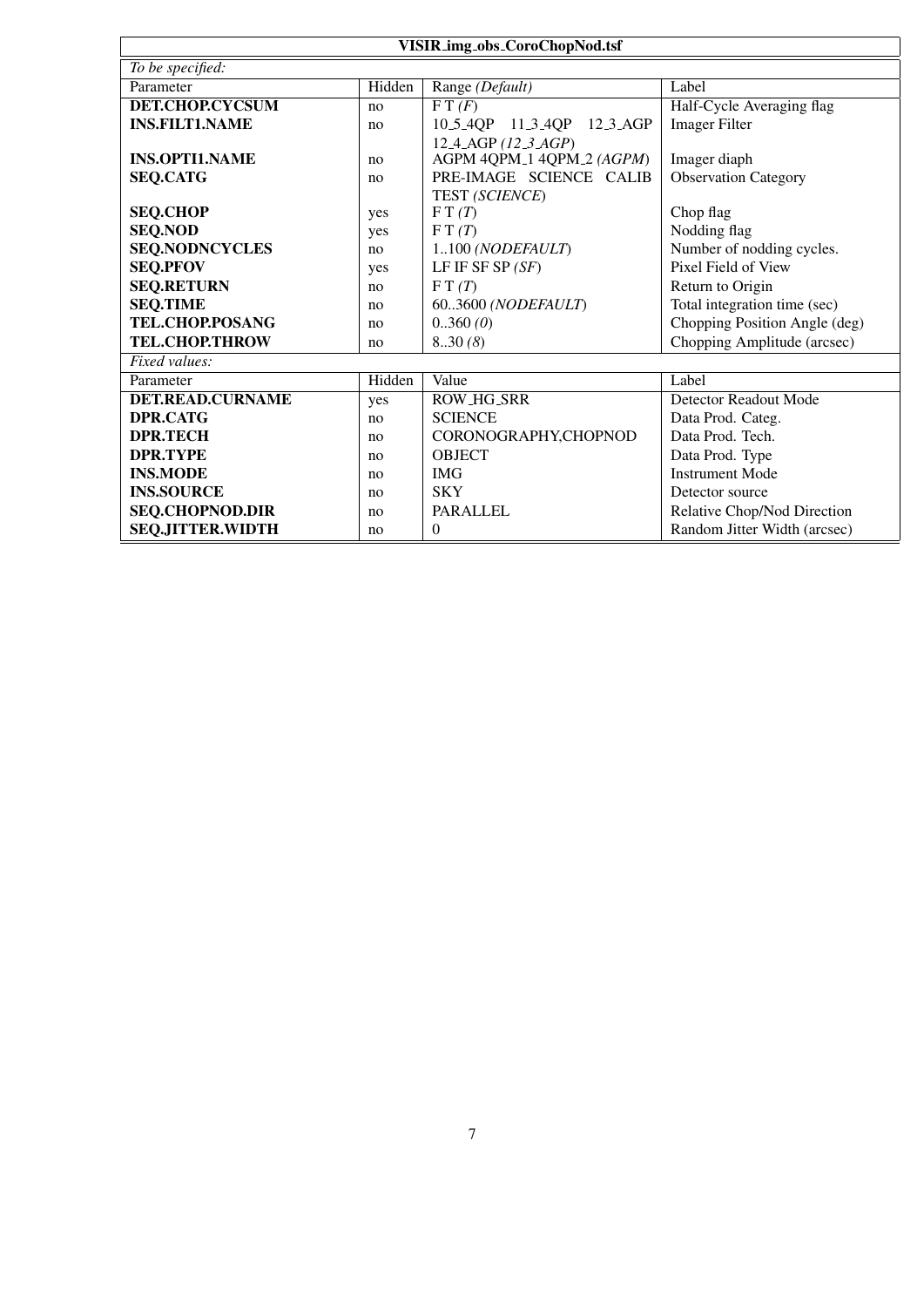| <b>VISIR_img_obs_SamAutoNod.tsf</b> |        |                                       |                               |
|-------------------------------------|--------|---------------------------------------|-------------------------------|
| To be specified:                    |        |                                       |                               |
| Parameter                           | Hidden | Range (Default)                       | Label                         |
| <b>DET.CHOP.CYCSUM</b>              | no     | $\overline{\mathrm{F} \mathrm{T}(F)}$ | Half-Cycle Averaging flag     |
| <b>INS.FILT1.NAME</b>               | no     | 10.5.SAM 11.3.SAM (10.5.SAM)          | $Filter + SAM$                |
| <b>SEQ.CATG</b>                     | no     | PRE-IMAGE SCIENCE CALIB               | <b>Observation Category</b>   |
|                                     |        | TEST (SCIENCE)                        |                               |
| <b>SEQ.CHOP</b>                     | yes    | FT(T)                                 | Chop flag                     |
| <b>SEQ.JITTER.WIDTH</b>             | no     | 0.10(0)                               | Random Jitter Width (arcsec)  |
| <b>SEQ.NOD</b>                      | yes    | FT(T)                                 | Nodding flag                  |
| <b>SEQ.NODNCYCLES</b>               | no     | 1100 (NODEFAULT)                      | Number of nodding cycles.     |
| <b>SEQ.PFOV</b>                     | yes    | LF IF SF SP $(SF)$                    | Pixel Field of View           |
| <b>SEQ.RETURN</b>                   | no     | F T(T)                                | Return to Origin              |
| <b>SEQ.TIME</b>                     | no     | 603600 (NODEFAULT)                    | Total integration time (sec)  |
| <b>TEL.CHOP.THROW</b>               | no     | 8.30(8)                               | Chopping Amplitude (arcsec)   |
| Fixed values:                       |        |                                       |                               |
| Parameter                           | Hidden | Value                                 | Label                         |
| <b>DET.READ.CURNAME</b>             | yes    | <b>ROW_HG_SRR</b>                     | Detector Readout Mode         |
| <b>DPR.CATG</b>                     | no     | <b>SCIENCE</b>                        | Data Prod. Categ.             |
| <b>DPR.TECH</b>                     | no     | SAM, NODDING                          | Data Prod. Tech.              |
| <b>DPR.TYPE</b>                     | no     | <b>OBJECT</b>                         | Data Prod. Type               |
| <b>INS.MODE</b>                     | no     | <b>IMG</b>                            | <b>Instrument Mode</b>        |
| <b>INS.OPTI1.NAME</b>               | no     | <b>IMAGING</b>                        | Imager diaph                  |
| <b>INS.OPTI2.NAME</b>               | no     | <b>TMA_SF</b>                         | Imager tma                    |
| <b>INS.SOURCE</b>                   | no     | <b>SKY</b>                            | Detector source               |
| <b>SEQ.CHOPNOD.DIR</b>              | no     | <b>PARALLEL</b>                       | Relative Chop/Nod Direction   |
| TEL.CHOP.POSANG                     | no     | $\overline{0}$                        | Chopping Position Angle (deg) |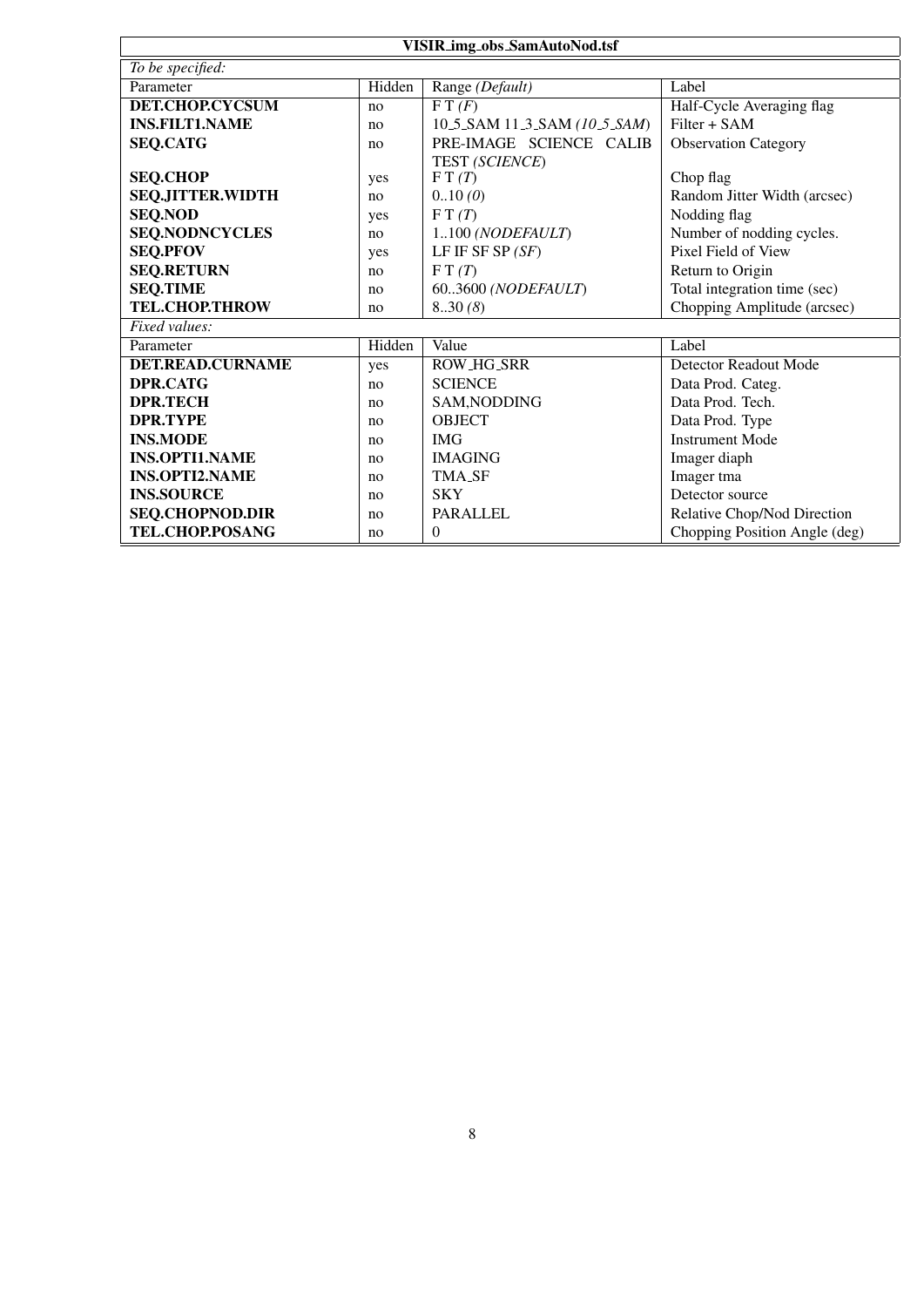| VISIR_img_cal_BurstAutoChopNod.tsf |        |                                                    |                                 |
|------------------------------------|--------|----------------------------------------------------|---------------------------------|
| To be specified:                   |        |                                                    |                                 |
| Parameter                          | Hidden | Range (Default)                                    | Label                           |
| <b>DET.CHOP.CYCSUM</b>             | no     | $\overline{FT(T)}$                                 | Half-Cycle Averaging flag       |
| <b>INS.FILT1.NAME</b>              | no     | PAH1 ARIII SIV <sub>-1</sub> SIV SIV <sub>-2</sub> | <b>Imager Filter</b>            |
|                                    |        | PAH2 PAH2_2 M-BAND NEIL_1                          |                                 |
|                                    |        | NEII NEII 2 Q1 Q2 Q3 B10.7                         |                                 |
|                                    |        | B11.7 B12.4 J7.9 J8.9 J9.8 J12.2                   |                                 |
|                                    |        | (NODEFAULT)                                        |                                 |
| <b>SEQ.CATG</b>                    | no     | PRE-IMAGE SCIENCE CALIB                            | <b>Observation Category</b>     |
|                                    |        | TEST (CALIB)                                       |                                 |
| <b>SEQ.CHOP</b>                    | yes    | FT(T)                                              | Chop flag                       |
| <b>SEQ.CHOPNOD.DIR</b>             | no     | PARALLEL PERPENDICULAR                             | Relative Chop/Nod Direction     |
| <b>SEQ.JITTER.WIDTH</b>            | no     | (PERPENDICULAR)<br>0.10(0)                         | Random Jitter Width (arcsec)    |
| <b>SEQ.NAVRG</b>                   | no     | 1.4(I)                                             | Number of frames to be averaged |
| <b>SEQ.NOD</b>                     | yes    | FT(T)                                              | Nodding flag                    |
| <b>SEQ.NODNCYCLES</b>              | no     | 1100 (NODEFAULT)                                   | Number of nodding cycles.       |
| <b>SEQ.PFOV</b>                    | yes    | LF IF SF SP $(SF)$                                 | Pixel Field of View             |
| <b>SEQ.TIME</b>                    | no     | 301200 (360)                                       | Total integration time (sec)    |
| <b>SEQ.WIN.NX</b>                  | no     | $0.01024.0$ (1024.0)                               | Read-out window NX              |
| <b>SEQ.WIN.NY</b>                  | no     | 0.01024.0(900.0)                                   | Read-out window NY              |
| <b>SEQ.WIN.STARTX</b>              | no     | 1.01023.0(1.0)                                     | Read-out window start-x         |
| TEL.CHOP.POSANG                    | no     | 0.360(0)                                           | Chopping Position Angle (deg)   |
| <b>TEL.CHOP.THROW</b>              | no     | 8.30(8)                                            | Chopping Amplitude (arcsec)     |
| Fixed values:                      |        |                                                    |                                 |
| Parameter                          | Hidden | Value                                              | Label                           |
| <b>DET.READ.CURNAME</b>            | yes    | <b>ROW_HG_SRR_BURST</b>                            | Detector Readout Mode           |
| <b>DPR.CATG</b>                    | no     | <b>CALIB</b>                                       | Data Prod. Categ.               |
| <b>DPR.TECH</b>                    | no     | IMAGE, BURST, CHOPNOD                              | Data Prod. Tech.                |
| <b>DPR.TYPE</b>                    | no     | <b>STD</b>                                         | Data Prod. Type                 |
| <b>INS.MODE</b>                    | no     | <b>IMG</b>                                         | <b>Instrument Mode</b>          |
| <b>INS.SOURCE</b>                  | no     | <b>SKY</b>                                         | Detector source                 |
| <b>SEQ.RETURN</b>                  | no     | T                                                  | Return to Origin                |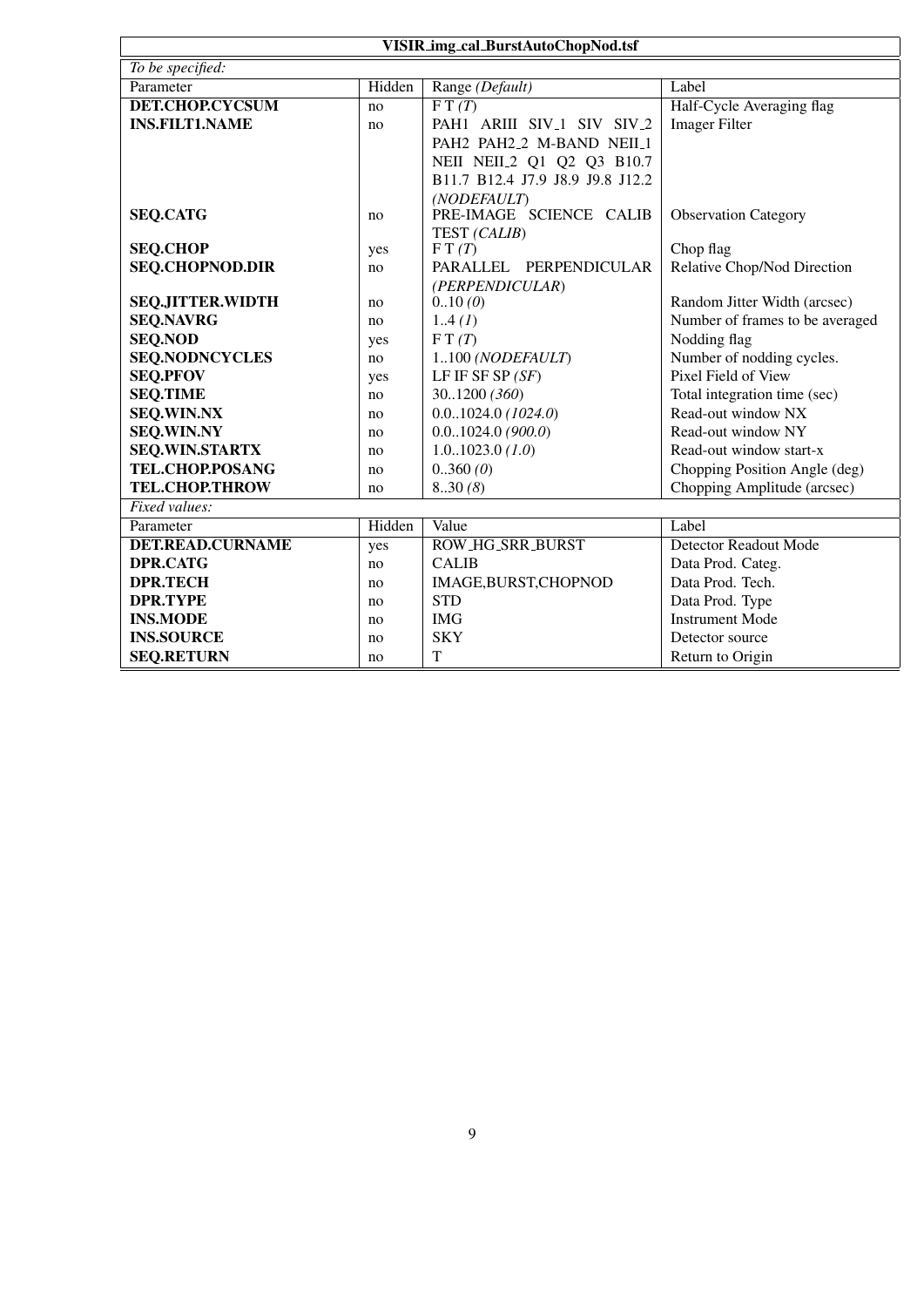| <b>VISIR_img_cal_CoroChopNod.tsf</b> |        |                                                     |                               |  |
|--------------------------------------|--------|-----------------------------------------------------|-------------------------------|--|
| To be specified:                     |        |                                                     |                               |  |
| Parameter                            | Hidden | Range (Default)                                     | Label                         |  |
| DET.CHOP.CYCSUM                      | no     | FT(F)                                               | Half-Cycle Averaging flag     |  |
| <b>INS.FILT1.NAME</b>                | no     | 10.5.4QP 11.3.4QP 12.3.AGP                          | <b>Imager Filter</b>          |  |
|                                      |        | 12 <sub>-4</sub> -AGP $(12 \text{ }3 \text{ } AGP)$ |                               |  |
| <b>INS.OPTI1.NAME</b>                | no     | AGPM 4QPM_1 4QPM_2 (AGPM)                           | Imager diaph                  |  |
| <b>SEQ.CATG</b>                      | no     | PRE-IMAGE SCIENCE CALIB                             | <b>Observation Category</b>   |  |
|                                      |        | TEST (CALIB)                                        |                               |  |
| <b>SEQ.CHOP</b>                      | yes    | FT(T)                                               | Chop flag                     |  |
| <b>SEQ.NOD</b>                       | yes    | FT(T)                                               | Nodding flag                  |  |
| <b>SEQ.NODNCYCLES</b>                | no     | 1100 (NODEFAULT)                                    | Number of nodding cycles.     |  |
| <b>SEQ.PFOV</b>                      | yes    | LF IF SF SP $(SF)$                                  | Pixel Field of View           |  |
| <b>SEQ.RETURN</b>                    | no     | FT(T)                                               | Return to Origin              |  |
| <b>SEQ.TIME</b>                      | no     | 603600 (NODEFAULT)                                  | Total integration time (sec)  |  |
| TEL.CHOP.POSANG                      | no     | 0.360(0)                                            | Chopping Position Angle (deg) |  |
| <b>TEL.CHOP.THROW</b>                | no     | 8.30(8)                                             | Chopping Amplitude (arcsec)   |  |
| Fixed values:                        |        |                                                     |                               |  |
| Parameter                            | Hidden | Value                                               | Label                         |  |
| <b>DET.READ.CURNAME</b>              | yes    | <b>ROW_HG_SRR</b>                                   | Detector Readout Mode         |  |
| <b>DPR.CATG</b>                      | no     | <b>CALIB</b>                                        | Data Prod. Categ.             |  |
| <b>DPR.TECH</b>                      | no     | CORONOGRAPHY,CHOPNOD                                | Data Prod. Tech.              |  |
| <b>DPR.TYPE</b>                      | no     | <b>STD</b>                                          | Data Prod. Type               |  |
| <b>INS.MODE</b>                      | no     | <b>IMG</b>                                          | <b>Instrument Mode</b>        |  |
| <b>INS.SOURCE</b>                    | no     | <b>SKY</b>                                          | Detector source               |  |
| <b>SEQ.CHOPNOD.DIR</b>               | no     | <b>PARALLEL</b>                                     | Relative Chop/Nod Direction   |  |
| <b>SEQ.JITTER.WIDTH</b>              | no     | $\theta$                                            | Random Jitter Width (arcsec)  |  |